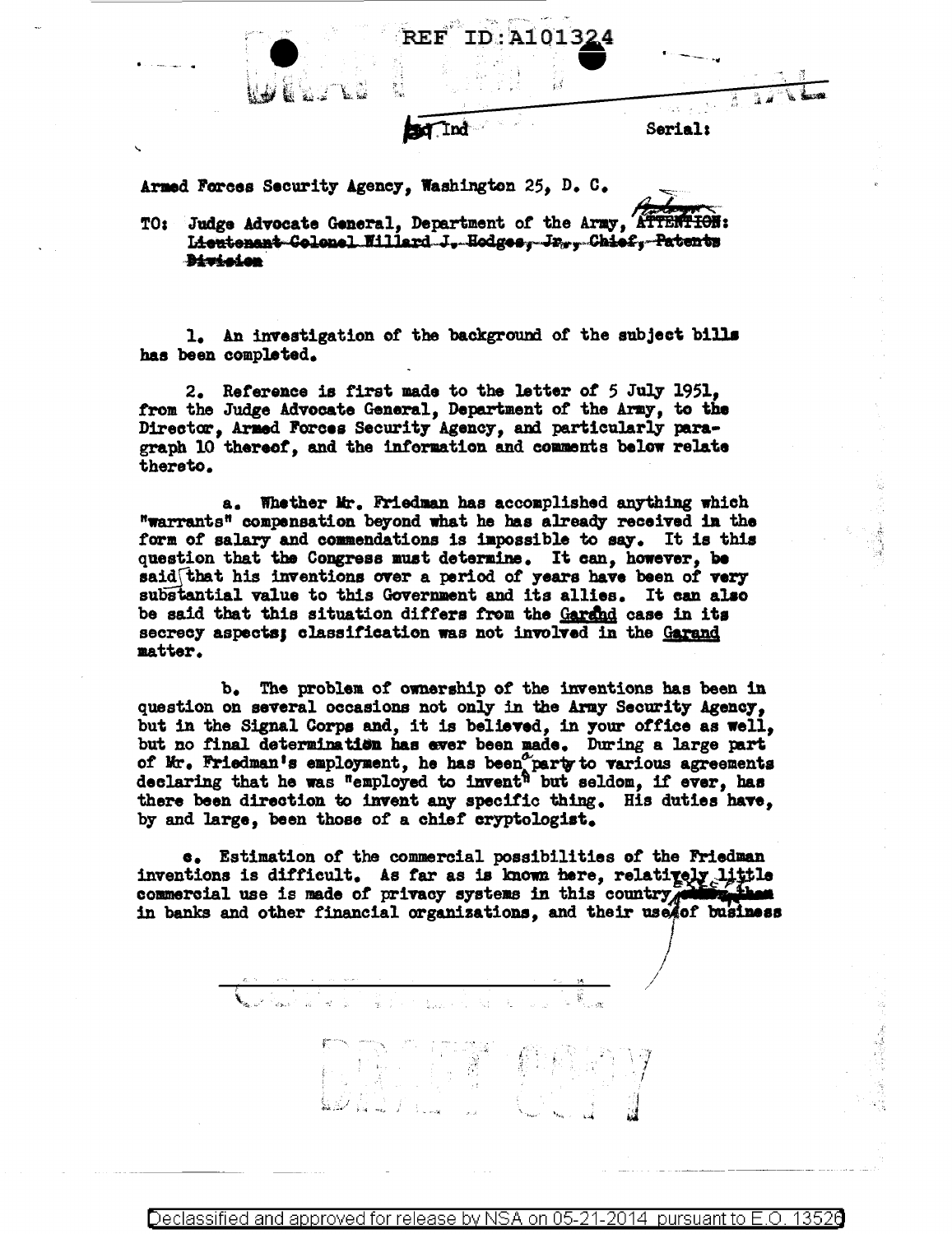

codes is commonly dictated as much by economy considerations as security; nevertheless, it cannot be said that a market for highgrade ciphering machines could not have been developed. Moreover, in the absence of security considerations, it is likely that a substantial market for the inventions could have been developed among foreign governments. Future commercialization is subject to the same difficulties of evaluation.

d. So far as is known, there has been no commercial use abroad of Mr. Friedman's inventions, none at least by or in behalf of the United States Government. Foreign use, in other words, has been confined to the military services of the United States and its allies, and, thus, within the scope of the usual Government licenses.

3. Referring generally to compensation for Mr. Friedman on account of his inventions. I feel very strongly that it should not partake of the nature of a reward, notwithstanding the virtues of his inventions and their unquestioned value to the United States and its allies over a period of many years.  $>$ 

It does appear to me, he street, that, if the inventor has been denied an opportunity to realize commercial benefit only because his inventions were in a sensitive field and, more significantly, only because they were important in that field, then his treatment, relative to the treatment of other Government inventors, has not been equitable.

 $\frac{1}{2}$  Mr. Friedman's salary over a period of years, as will be seen from Inclosure 3, has been above the average for Government employees, but to base an adverse decision on this circumstance would be equivalent to penalizing an outstanding employee since salaries in the field are no higher than elsewhere in the Government.

I feel that Public Law 700 provides little basis for any claim by Mr. Friedman. Such a claim, as I understand it, must represent compensation for use by the Government, and the Government has had, by license or assignment, the fight to use all of the inventions. It is furthermore true in any case that a claim under Public Law 700 must be based upon a patent, and no patents covering significant inventions have as yet issued. There has been, in other words, no use or at most inconsequential use of the inventions of any patents. It may be noted that Mr. Friedman has consistently disclaimed any intention to bring suit under Public Law 700 or any other statute.

@. A complete statement of Mr. Friedman's military and civilian Government service is inclosed. The record shows that he is not now receiving, and has never received, any pension for disability.

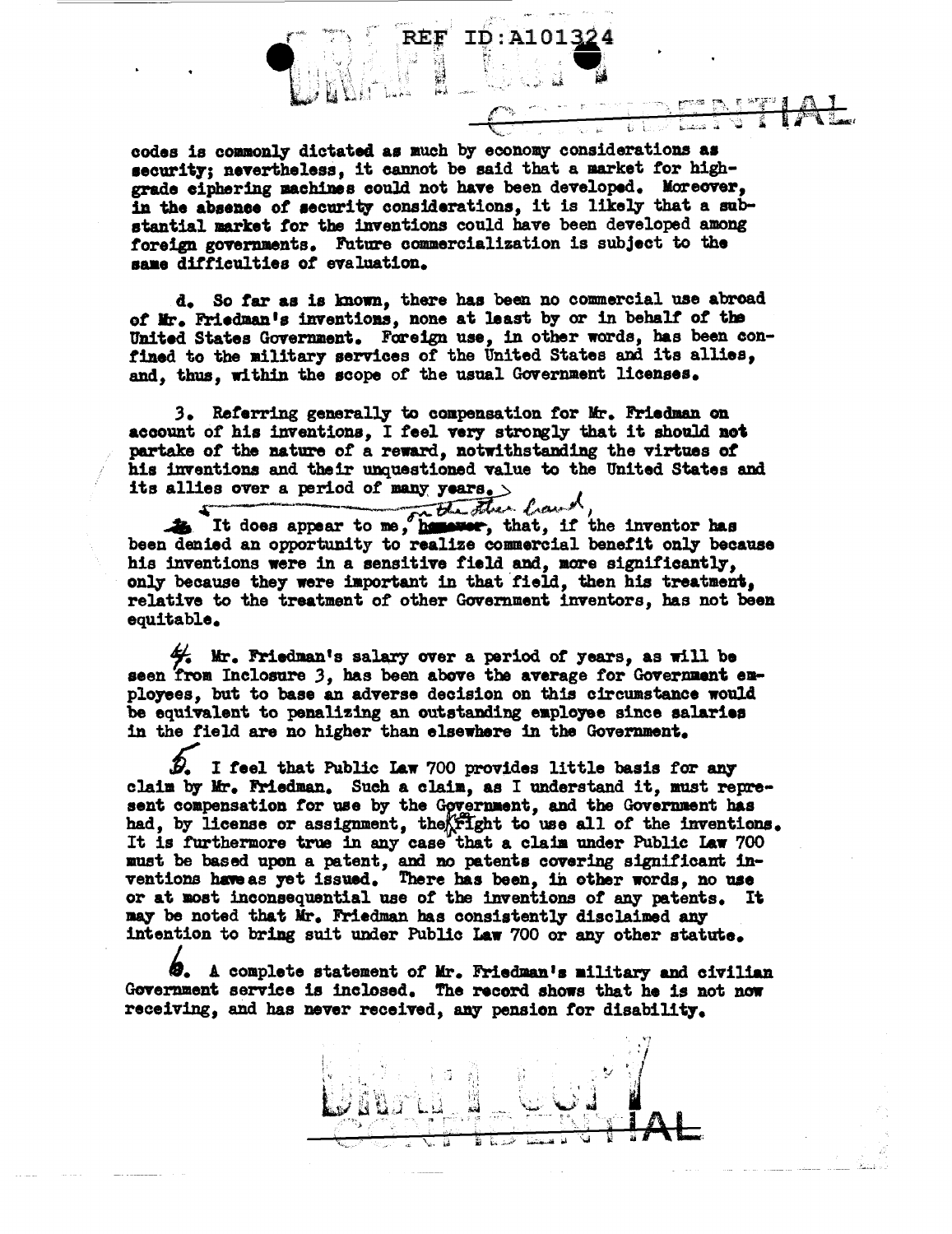Based upon the facts before me, and in the absence of any Government policy generally covering situations such as this, it is my feeling that, while I should not vigorously support the inventor's position, I should also not take strong action to defeat his course of action.

**REF** 

RALPH J. CANINE Major General, U.S. Army Director, Armed Forces Security Agency

 $\texttt{ID:} \texttt{A101324...}$ 

لا تحسن

ă.

3 Incls.  $l_a$   $n/e$ 2.  $n/e$ Added 1 Incl 3. Record of Service

 $\frac{12}{7^{6}}\int_{1}^{5}e^{4x}dx$ 

Reti fils - 28 Jan 52  $\overline{\mathscr{C}}$  $\overline{\mathbf{a}}$  $\int f^{2} f(x) dx$ ے<br>اما استعمال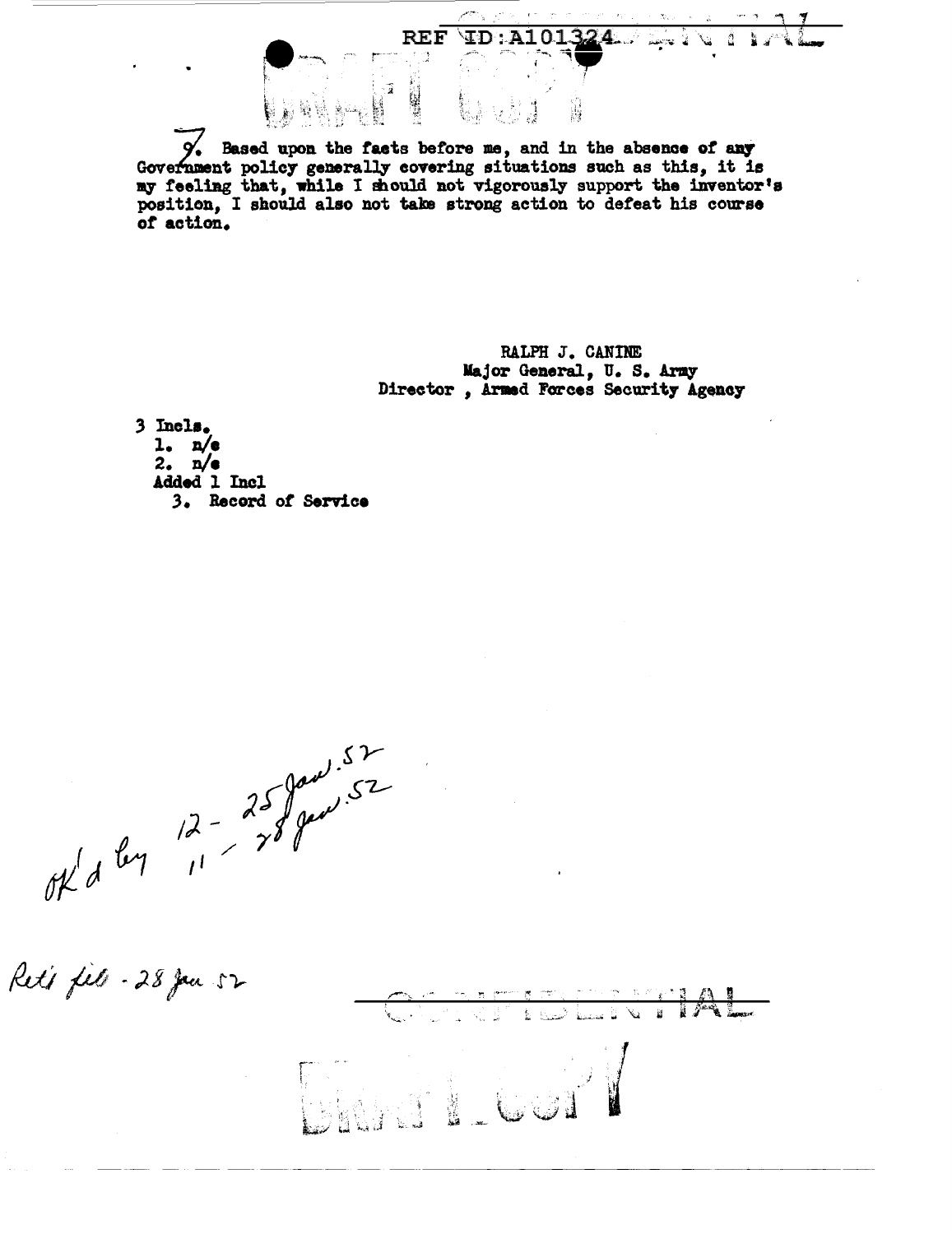$\overline{\phantom{a}}$ 

RECORD OF ELRVICE Civilian (Government)

TILLIAM FREDERICK FRIEDMAN

 $\bullet$ 

| <b>NATURE OF ACTION</b>                                  | <b>FOSITION</b><br>and<br><b>GRADE</b>      | <b>BASTC</b><br><b>SALARY</b> | EFACTIVE<br>DATE.                | DEPARTEENT, BUREAU,<br>AND LOCATION       |
|----------------------------------------------------------|---------------------------------------------|-------------------------------|----------------------------------|-------------------------------------------|
| Excepted appoint-<br>mont in Civil<br>Service            | Cryptanalyst                                | \$4500                        | $31$ Dao $21$                    | OCSigO, Wash., D. C.                      |
| Reslassifieation                                         | Cryptenalyst                                | \$5200                        | $1$ Jul 24                       | Same as above                             |
| Promotion                                                | <b>Cryptanalyst</b>                         | \$5600                        | $1$ $\frac{3}{1}$ $\frac{26}{1}$ | Same as above                             |
| Promotion                                                | Cryptanalyst                                | \$5800                        | 1 Jul 38                         | Same as above                             |
| Purlough to<br>Military Service                          |                                             | an me                         | 23 Dec 40                        | U.S. Army                                 |
| Return from<br><b>Eilitary Service</b>                   | Cryptenalyst<br>Pm6                         | \$5800                        | $16$ Apr $41$                    | OCSigO, Wash., D. C.                      |
| Administrative<br>Promotion under<br><b>Namepook</b> Act | Cryptenalyst<br><b>P-6</b>                  | \$6000                        | $1$ Oct $\Delta 1$               | Same as above                             |
| Premotion                                                | <b>Head</b><br>Cryptanalyst<br>$P-7$        | \$6500                        | 9 Apr 42                         | Same as above                             |
| Premotinn                                                | Director of<br>Comm Research<br>$P - 5$     | \$ 6000                       | 24 Nov 42                        | Same as above                             |
| Meriterious<br>Within-Crade                              | Same as above                               | \$3250                        | 16 Mar 44                        | <b>Same</b> as above                      |
| Classification<br>authorised                             |                                             | \$9275                        | $21$ Jan $\angle 47$             | Army Security Agency<br>Washington, D. C. |
| Excepted Apptat<br>Schedule B-4-III                      | Chief, Comm<br>Research                     | \$10000                       | $4$ May $47$                     | Same as above                             |
| Excepted Apptmt                                          | Cryptologic<br><b>Consultant</b><br>$P - B$ | \$10330                       | 29 Apr 49                        | Same as above                             |
| Step Increase                                            | Cryptologic                                 | \$10750                       | 30 Oct 49                        | Same as above                             |
| fuel 3 w/ apear serial                                   | Consultant<br>$36$ f <sup>2-15</sup>        | 3 9 FEB 1952                  |                                  |                                           |

 $\sim$